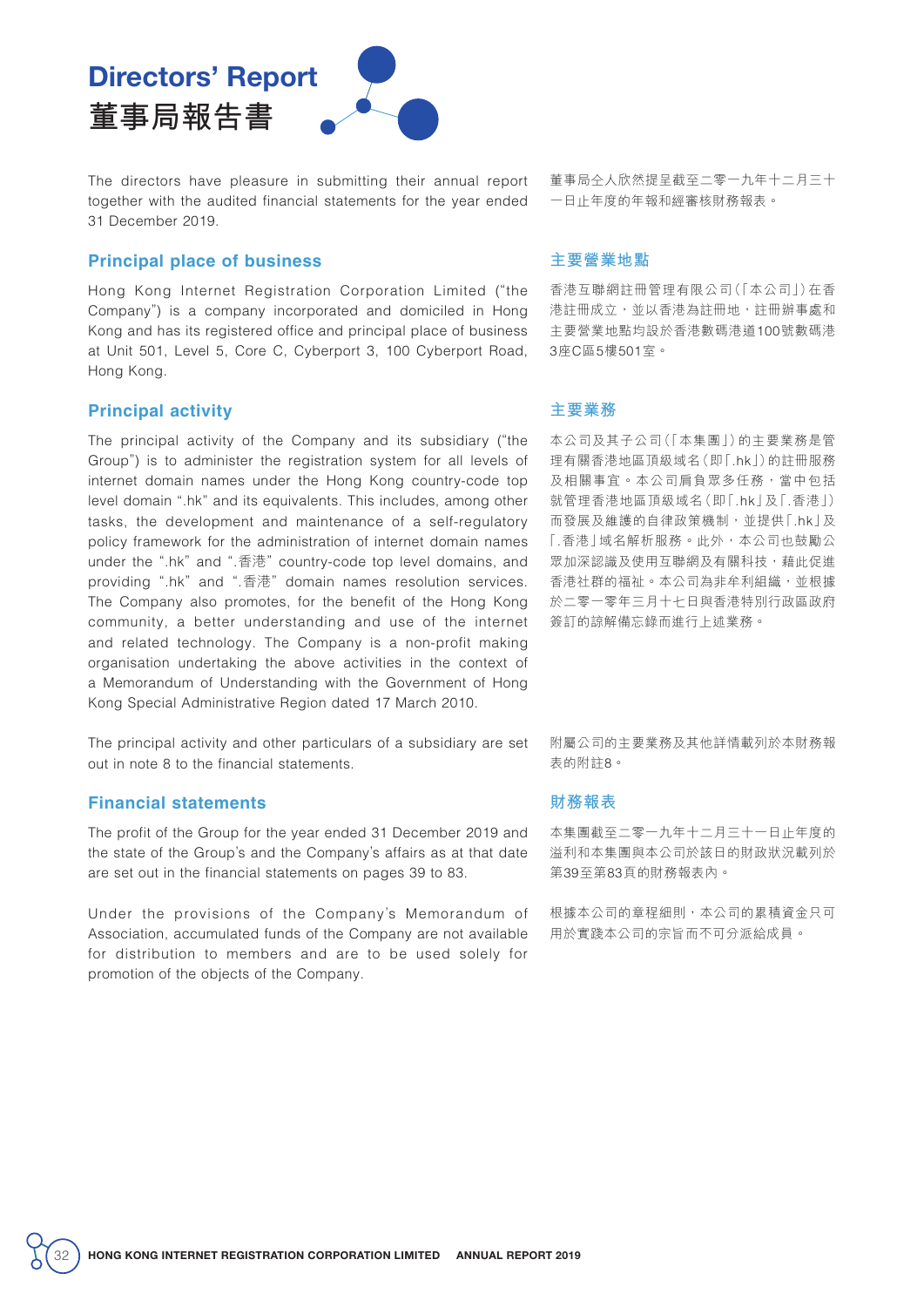In relation to the increase in the bank balance in financial year 2019 compared with financial year 2018, the directors are obliged to draw readers' attention to the fact that part of the bank balance is actually deferred registration income which can only be realised in the future according to a clearly defined time schedule (see note 12 to the financial statements). Also, such increase does not indicate a trend for the coming years. The Management and Board of the Group and the Company will continue to manage the Group's and the Company's finances with due regard to its public mission, planned institutional changes and stakeholder expectations. These include, for example, the financial implications arising from the Registry/Registrar model and the need for investments in the Group's and the Company's technology and support infrastructure in order to provide business-friendly, secure and robust domain name registration services.

#### **Charitable donations**

Charitable donations made by the Group during the year amounted to HK\$Nil (2018: HK\$1,000).

#### **Directors**

The directors during the financial year were:

Mr. Simon CHAN Sai Ming (Chairman) Prof. Erwin HUANG (Deputy Chairman) Mr. Leo KAN Kin Leung (Deputy Chairman) (resigned on 22 April 2020) Prof. Francis CHIN Yuk Lun Mr. Stephen HO Wai Chung Mr. Gabriel PANG Tsz Kit Dr. Wendy LEE Woon Ming Mr. Ben LI Ming Pan (appointed on 16 May 2019) Mr. Lento YIP Yuk Fai (resigned on 16 May 2019)

In accordance with Article 37 of the Company's Articles of Association, Prof. Erwin HUANG and Mr. Gabriel PANG Tsz Kit will retire at the forthcoming annual general meeting.

The directors of the Company's subsidiary, Hong Kong Domain Name Registration Company Limited, during the year and up to the date of this report are the same as the Company as set out above.

At no time during the year was the Company or its subsidiary a party to any arrangements to enable the directors of the Company to acquire benefits by means of the acquisition of shares in or debenture of the Company or any other body corporate.

就二零一九年財政年度的銀行結餘是較二零一八 年財政年度增加,董事須敦請讀者留意,部分銀 行結餘其實是遞延註冊收入,其只可根據已清楚 界定的未來時間內實現(見財務報表附註12)。 此外,有關增幅亦並不代表未來年度的趨勢。本 集團及本公司的管理層及董事局將繼續管理公司 和履行對公眾的使命,組織變革的計劃及對利 益相關者的期望等。當中包括,如「註冊管理機 構-註冊服務機構」的模式而帶來財務的影響, 及以提供有效可靠、以客為尊和穩健的域名註冊 服務而在技術和基建網絡所需的投資。

## **慈善捐款**

本公司於年內慈善捐款額為港幣零(二零一八 年:港幣1,000)。

#### **董事局**

年內及至本報告書日期的在任董事為:

陳細明先生(主席) 黃岳永教授(副主席) 簡堅良先生(副主席) (於二零二零年四月二十二日退任) 錢玉麟教授 何偉中先生 彭子傑先生 李煥明博士 李銘斌先生(於二零一九年五月十六日委任) 葉旭暉先生(於二零一九年五月十六日退任)

根據本公司的公司組織章程第37條,黃岳永教 授及彭子傑先生將於即將召開的成員週年大會上 依章告退。

本公司子公司,即香港域名註冊有限公司,在本 年期間及到本份報告日期截止,董事組成與本公 司相同。

於本年度內任何時間,本公司或本公司的附屬公 司均沒有參與任何安排,致使本公司董事可以透 過購入本公司或任何其他法團的股份或債權證而 獲益。